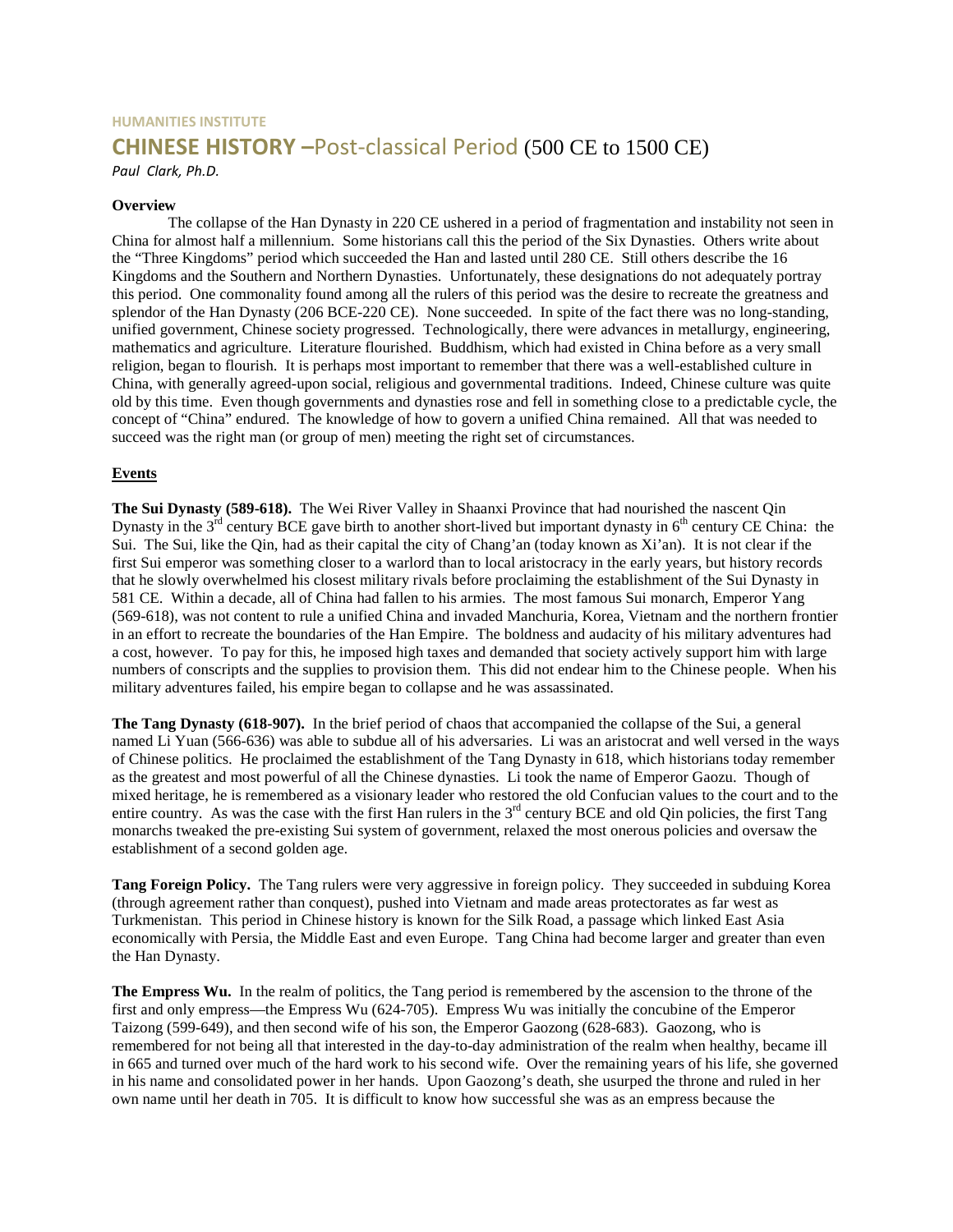Confucian elites vilified her to such an extent after her death that it is nearly impossible to separate out truth from fiction in one of the most vicious, far-reaching and thorough smear campaigns ever perpetrated in the history of China. Among their many complaints was her lack of filial piety because she usurped the throne. This was in strict contravention of Confucian teachings and was, apparently, unforgivable. On the other hand, many, many men have usurped the throne and have not been denigrated in the same way. The visceral hatred of the Empress Wu by the Confucian elites is matched only by the vilification of the Empress Dowager Ci'xi in the late  $19<sup>th</sup>$  and early  $20<sup>th</sup>$ centuries.

**The Song Dynasty (960-1279).** Like the Han before them, the Tang Dynasty slowly collapsed over a period of a century or so. There were a series of internal revolts, such as the An Lushan rebellion (755-763), and external threats posed by barbarians on the periphery. This, combined with a series of ineffectual rulers and a steadily diminishing treasury, brought the Tang Dynasty to a close in 907. Unlike the period after the collapse of the Han, China did not experience hundreds of years of political chaos and fragmentation. Within 50 years, the Song Dynasty was established. The Song Dynasty was ruled by ethnic Han Chinese and was a large, wealthy and culturally vibrant kingdom. But the extent of territory they controlled was smaller than what their predecessor had ruled. This was complicated by the serious problems they had with border conflicts. Indeed, the northern and western frontiers were lost for hundreds of years. Some parts have still never returned to Chinese control. Perhaps most ominously, the Song began to face the threat posed by early Manchu and Mongol tribes. By 1127, the northern areas of the Song kingdom, from Beijing south to the Yangzi River, were lost to the Jin (the Manchu).

**The Mongols.** Neither the Jin nor the Turkish-speaking tribes of the west had any idea of the horror of what was about to be visited first upon them, then the Chinese, and finally, most of the rest of the world. The Mongols under Genghis Khan (1162-1227) seemed to come out of nowhere. They were a well-known, but minor threat to the Chinese and had most recently been a tributary group to the Manchu (Jin) in the  $12<sup>th</sup>$  century. Soon thereafter, Genghis Khan arose to unify the unruly, war-like Mongols. First the Jin in Manchuria and northern China were decimated by the mounted, light cavalry of the Mongol hoards, then several of the Turkish-speaking tribes in western China and Kazakhstan fell. The Mongols took few prisoners and often engaged in the wanton slaughter of soldier, civilian and aristocrat alike—and they sometimes didn't distinguish between Chinese and other ethnicities when on campaign. In several areas, they "killed the land"—which is a nice way of saying they cleansed it of all human inhabitants. This was, of course, not possible in China proper, where the population numbered more than a hundred million. Nonetheless, the Southern Song Dynasty finally succumbed as well in 1279, at which point the population had dropped to approximately 77 million. Meanwhile, the Mongols under the grandson of Genghis Khan, Kublai (1215-1294), proclaimed the establishment of the Yuan Dynasty (1271-1368) which was a vast and powerful empire. Kublai's cousins and uncles controlled the conquered areas as far west as Eastern Europe and as far south as Syria—and everything in between. Kublai himself laid claim to China, Tibet, Mongolia, Korea, the Siberian Far East and what is today the Russian steppe north and west of Mongolia. This was the largest land empire ever in the history of the world under the control of one man until the  $18<sup>th</sup>$  century Russian Tsars began to lay claim to the same territory.

**The Early Ming Dynasty.** The Chinese expelled the Mongols in 1368, though Kublai's successors continued to rule in Mongolia for some time. In the decade or so of fighting beginning in the 1350s, another commoner, Zhu Yuanzhang (1328-1398), arose to establish the final dynasty led by the Han Chinese—the Ming Dynasty (1368- 1644). The Ming, as might be expected, are remembered for being inward looking. They cast a wary eye at the barbarians north of the border and built a series of interlocking fortifications that today are known as the Great Wall. Earlier Chinese monarchs had often built walls and fortifications to keep out the barbarians in the north—even the First Emperor Qin in the  $3<sup>rd</sup>$  century BCE—but none were as vast and imposing as the Ming edifices. Given the most recent experiences, the founding Ming Emperor considered the northern barbarians to be an existential threat.

#### **Government**

**Structure.** All emperors in China, from the Qin in the 3<sup>rd</sup> century BCE down through the end of the Qing in 1911, were considered absolute monarchs. In theory, they ruled by decree, controlled all land and exercised the power of life and death over all in their realm. As subjects, any rights enjoyed by the Chinese were given by the monarch and could be withdrawn by the monarch. In practice, all Chinese emperors relied on aristocrats, who were often treated differently than commoners, and other government officials to help them rule. The monarchs of the post-classical age used many of the same elements of administration that the Han had used in antiquity, but modified them as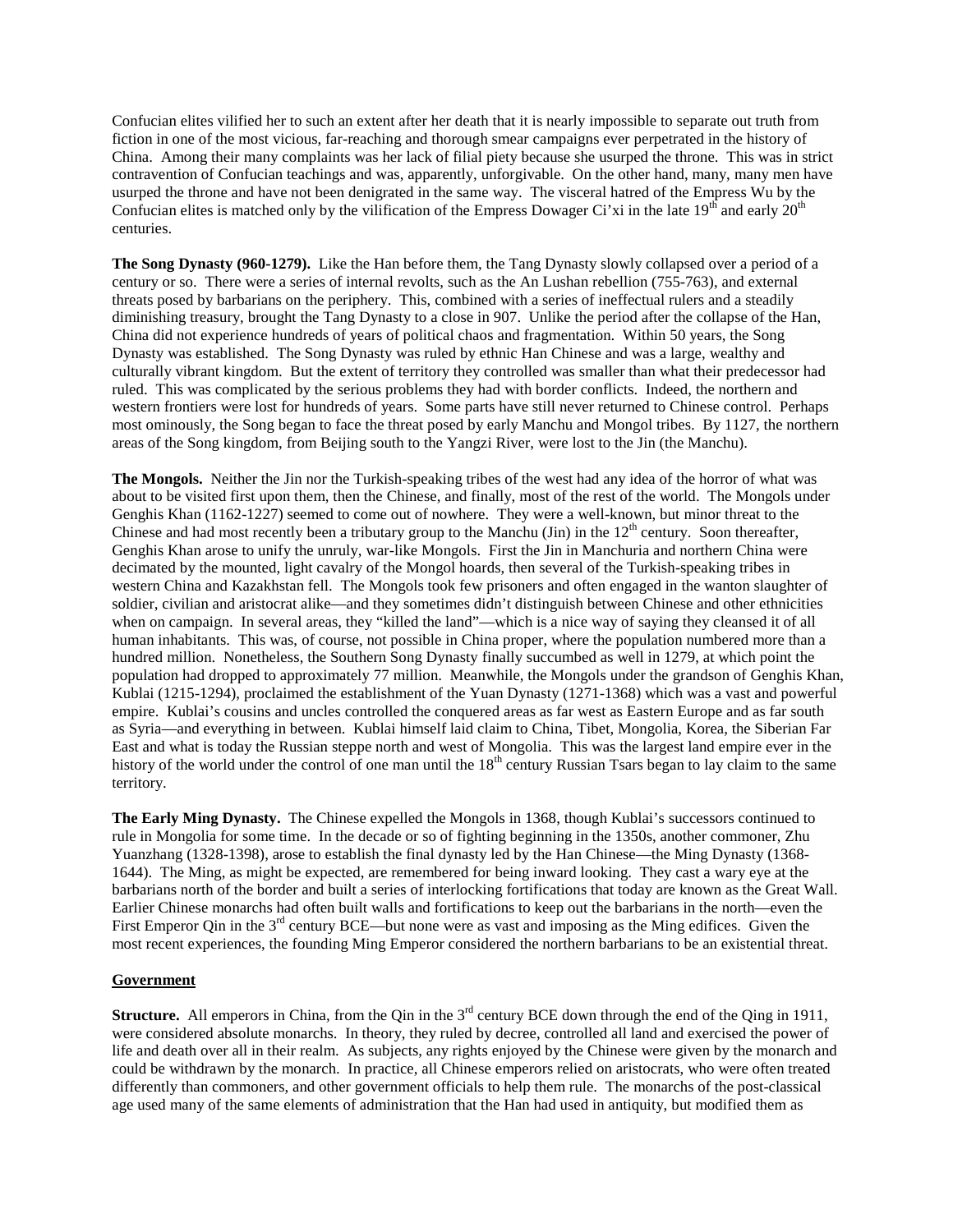necessary. There was a highly organized, hierarchical structure for government and for society. There was a clear division between aristocrats, commoner, peasant and artisan. The empire was divided into administrative units. Each large unit was, in theory, administered by a governor who was usually named by the emperor himself and accountable personally to the emperor. The military was under the direct control of the emperor and was occasionally even commanded on the battlefield by the emperor, although aristocrats raised, maintained and led most campaigns after each dynasty was well established. The office of the inspector (also known as censor) also remained in place to provide reliable reports (sometimes known as memorials) to the emperor.

**Vast Population.** The plight of the peasants remained much the same. In some dynasties, they were tied to the land using one form or coercion or another. In the Sui (589-618) and Tang (618-907) periods, significant numbers of the peasant population enjoyed something close to "free-holder" status. This was particularly the case if they served in the military. And there were enormous numbers of peasants in Tang China, approximately 80 million. Interestingly, the population under the control of the Tang Emperor represented roughly one-quarter of the world's population, which was double the population of the contemporaneous Umayyad Caliphate and more than quadruple the number of the Carolingian Empire. I might add that troops from the Abbasid Caliphate later encountered Tang troops near Samarkand in Uzbekistan, so these civilizations knew each other quite well. The difficulties inherit in governing this vast and populous empire in a pre-modern age are easy to understand. In order to govern well, the Tang court created the world's first large-scale civil service examination.

**The Civil Service Examination.** Because of the size of the empire, it was impossible for the imperial household to maintain familial and/or close political ties with the number of high-level and mid-level administrators and aristocrats necessary to govern the empire. To meet this challenge, the Chinese created a meritocracy, which was based largely on one's ability to score well on a test over the Confucian classics. One had to be educated, literate and capable to do well, but in theory, anyone could take the test. Since governmental officials were needed at every level, tests were administered at various levels. All test-takers had to take the test on the local level. Those who scored the highest were allowed to proceed to the regional level. Those who passed at the local level but did not pass at the regional level became local bureaucrats. Those that passed at the regional level but did not score high enough to pass at the national level became government officials on the regional level. And so it went until the top scorers took a test administered, in theory, by the imperial household. In most test cycles, there was one top scorer who would move into a position to later become a governor, chancellor or other top advisor to the emperor. In due course, these Confucian elites became known as Mandarins or degree holders. The testing process was widely followed by the aspirational classes in China. Since most government positions could not be handed down to one's son, each person earned their own position. Those who passed at the highest level achieved national renown and were celebrated in their hometowns as heroes of the realm. In this way, the government at all levels was staffed by competent, moral men who understood and valued the Confucian system. Of course, there was graft and corruption which had to be rooted out every few decades. As impressive as this achievement was, it is perhaps more important to note that this system lasted, with a few interruptions, in one form or another from the Tang period to the  $20<sup>th</sup>$ century—more than 1000 years.

### **Culture**

**The Silk Road.** The culture of post-classical China reached its pinnacle under the Tang (618-907). The capital city of Tang China was Chang'an, the eastern terminus of the Silk Road. This was important for the Tang economy, but it had an equally important effect on culture. Chang'an was a vast, cosmopolitan city which brought its inhabitants into close contact with foreigners from all over the world. Exposure to art forms from all over the world created an environment where new forms of painting, sculpture, porcelain and literature found expression. From eastern Persia came paintings of Polo matches; from India came Buddhist icons and statues of various Bodhisattva, to name just a few. These influences are evident in the art of the era. Of course, reverse pollination of culture occurred as well. The Chinese introduced fine porcelain into Mediterranean world, and later, the art of paper making and movable type. Tang artists are perhaps most well-known for sculpture and were world leaders in the molding of figurines of horses. In literature, the poet Li Bai (701-762) is remembered as one of the greatest men of letters of his time. He led an interesting life. Li was a member of the court, expelled for drunkenness and for writing romantic poetry about the emperor and his eunuch; then served the leader of the An Lushan Rebellion in 755 and was charged with treason, was pardoned and exiled; married four times and ended his life as a wandering poet. His poetry is known for its pedestrian tone, rich imagery and celebration of strong drink. As was the case in most monarchies, the crown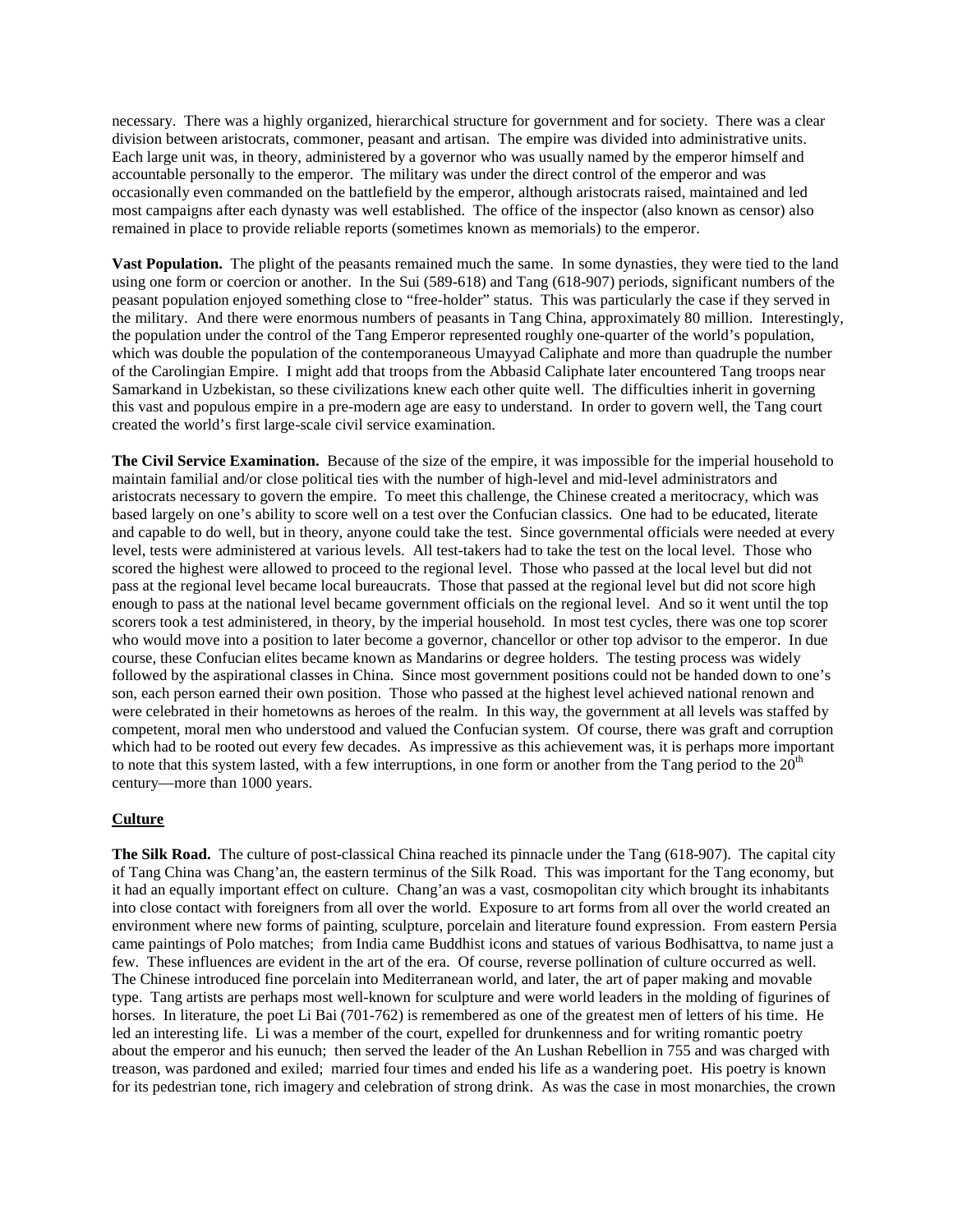supported various forms of the arts, from calligraphy, to poetry, to metallurgy, to painting and the like. Royal support for the arts during the early Tang period was sustained and significant.

**Mahayana Buddhism.** Buddhism flourished during most of the Tang period. In the years since its founding in the  $5<sup>th</sup>$  century BCE on the border between Nepal and India, Buddhism had slowly become more and more accepted in China. During the early Han period (206 BCE-220 CE), it was a religion with very few followers, in part because it had to compete with two other well-established religions: Confucianism and Daoism. Nonetheless, as it took on more and more Chinese characteristics, it slowly gained followers late in the Han period. In so doing, however, it looked less like the religion which had been an offshoot of Hinduism. We know the branch of Buddhism that flourished in Northeast Asia as Mahayana (greater vehicle) Buddhism. This is to distinguish it from Hinayana (lesser vehicle) Buddhism practiced in Southeast Asia.

**State Support for Buddhism.** Unlike Confucianism, Buddhism minimizes the importance of the temporal world and emphasizes the afterlife. It is therefore easy to understand that in the political chaos following the collapse of the Han in the 3<sup>rd</sup> century CE that this religion would naturally appeal to larger segments of the population. By the time of the early Tang period, it was a major religion, supported by the crown and given special tax and landholding privileges. However, state sanction of any religion is a problematic situation. A monarch can easily withdraw support, require the clergy to bless a poor decision or otherwise change the religious landscape in very short order. During the reign of the Empress Wu (624-705), the Confucians had been savage critics of her policies and, in particular, her usurpation of the throne. In an effort to undermine their authority, she moved the crown even closer to the Buddhist institutions. Upon her death, the special privileges they had enjoyed were stripped from them. Much of the land they had acquired over hundreds of years was taken and many of the temples themselves were shuttered. In the aftermath of the death of Empress Wu, the practice of Buddhism was not always proscribed by law, but it was clearly frowned upon.

**Cultural Backlash.** After Empress Wu, Tang China appears to have undergone a conservative backlash in more ways than just religion. The state removed some of the incentives that foreigners enjoyed in the capital city of Chang'an. It was also no longer legal to socialize with foreigners and many left China altogether or went to other cities. Buddhism, as an indisputably foreign religion, suffered as a result as well. And there was a state-sanctioned renaissance of Confucianism. In addition, the rich cultural expressions and outbursts of creativity that had characterized the early Tang period were found with less frequency.

**The Mongol Interruption.** During the Song period (960-1279), Chinese culture remained vibrant and strong. Indeed, Song period art objects are considered some of the most brilliant in all of Chinese history. However, Chinese culture was shattered by the Mongol invasions, particularly in the north where early fighting was intense and sustained. Though the Mongols did not seek to completely remake or destroy Chinese culture, an action they visited upon other conquered peoples, their influence on China was undeniable. There was a clear break between the culture and society of China before the Mongols and the culture and society of China after the Mongols.

### **Society**

**The Scholarly Tradition.** Society in post-classical China functioned in much the same way as it had under the Han (206 BCE-220 CE). There were monarchs, aristocrats, artisans, clergy, peasants, laborers, etc. Each played their role in an organized and generally stable society. During the Tang period (618-907), another class of society emerged, the Confucian elite, sometimes also known as degree holders or Mandarins. These government officials helped society function as the population of China skyrocketed. They also created a custom known as the "scholarly tradition" in China, a concept that is well understood and highly valued in East Asia to this day. Scholars, or those with other specialized learning in China, are much more highly valued than in the western world. For hundreds of years in China, it was believed that society could neither function nor progress without learned, moral men to provide a philosophical framework for actions taken by the state. Service to the state and to the emperor was the highest calling to which a man could aspire.

**Women in Post-Classical Society.** Women, however, could not aspire to serve the state. The Confucian elites articulated a moral code which kept women both out of public service and even out of the public eye. If possible, it was the job of women to stay at home, take care of the household and prioritize either fathers, husbands or sons. Women's goals and aspirations were always secondary to those of the men around her. Strict adherence to this code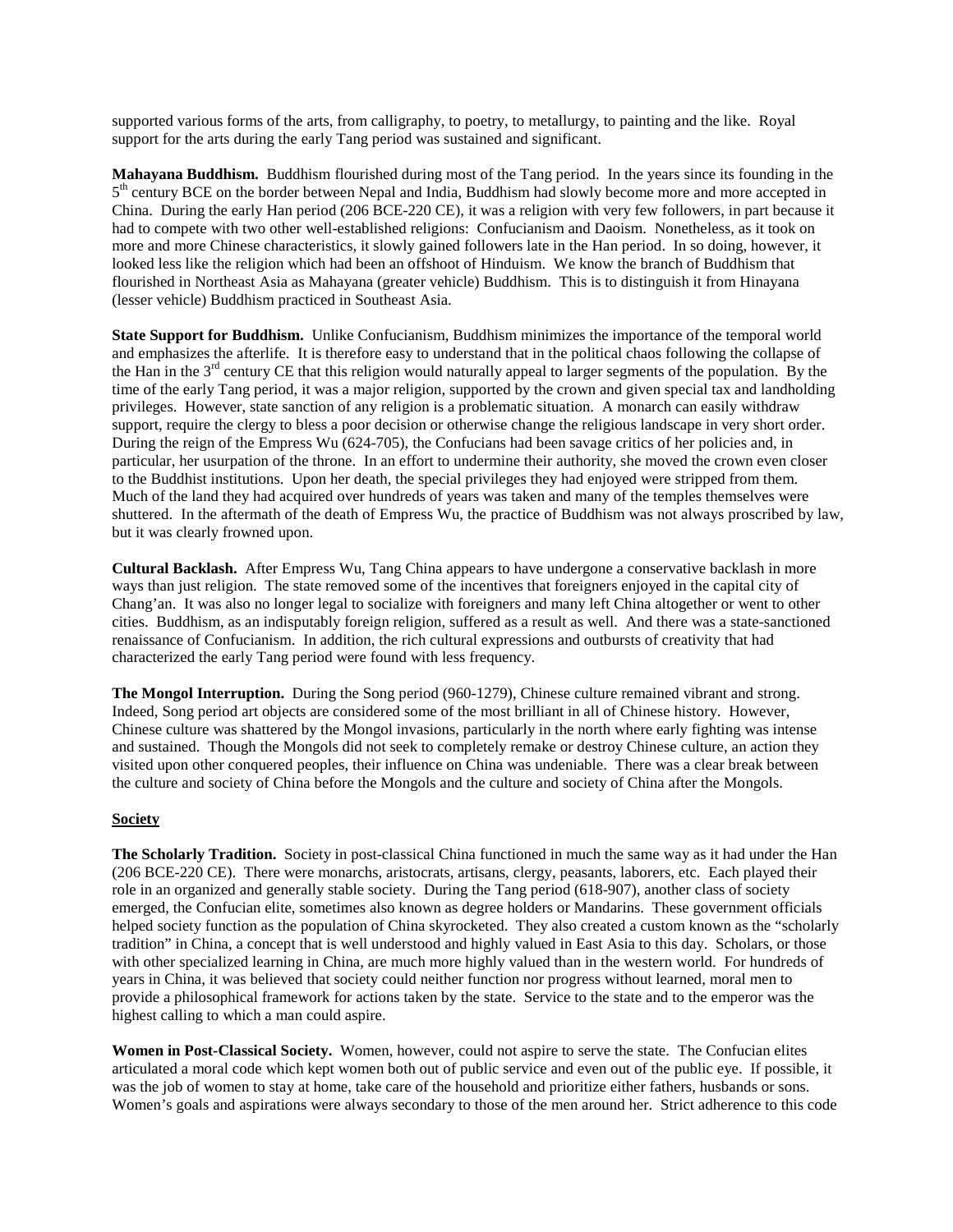was complicated for peasants and laborers. Peasant women worked alongside their husbands in the fields and rice paddies.

**Foot-binding.** In the Song period (960-1279), if not before, there arose the custom of foot binding among those who could afford it. It is not clear why this particular activity began, but it had the effect of crippling any woman who had the misfortune of experiencing it. Late in childhood, girls' toes were doubled under the soles of their feet, bound tightly and kept there as their feet grew. This was a very painful ordeal. Over time, it retarded the growth of bones in the feet and created very small feet that were said to resemble the beauty of a golden lotus. Women with bound feet were unable to walk very far or engage in any sort of work which required them to stand for long periods of time. It was not possible to work in the fields or rice paddies. However, this condition conveyed status and made women more desirable for marriage. Though foot binding was outlawed in the early  $20<sup>th</sup>$  century, it existed in the rural areas for another decade or so. Today, a tiny number of very elderly women with bound feet survive in China.

**Concubinage and Polygamy.** Women in China also had to endure the peculiar institution of concubinage. Concubines existed in all societies in the per-modern world. In China, it existed until outlawed in 1949. In general, girls who became concubines were from very humble origins. In this system, young women were sold by their father or older brother to a wealthy and powerful man. She would then become his sexual companion for life. The offspring of concubines were not afforded the same level of legal legitimacy that the children of first, second or third wives enjoyed and could not inherit unless no other heir existed, and most often not even then. However, they existed within a well-established legal framework and were not considered only sex slaves who could be discarded at will without cause. They were a part of the family and treated as such. Nonetheless, the young women sold into these situations rarely had a say in the decision to become a concubine. It was sometimes considered a badge of honor to have a daughter sold as a concubine to a wealthy, powerful man who could also provide financial assistance to the father's household as well. Nonetheless, the concept of free will for women in post-classical China was at best a secondary consideration.

**Unmarried Men.** It is not clear how large a percentage of women were concubines in post-classical China. However, the practice was widespread. One of the enduring problems in post-classical China was the lack of suitable women available to marry working class men. Polygamy and concubinage among elite men was at the root of the problem. Poor, unmarried men who were never able to marry and start a household of their own were destined to remain on the periphery of society and often became law breakers and trouble makers.

### **Economy**

**Grand Engineering Projects.** In post-classical China, the Sui (589-618) and Tang (618-907) Dynasties are well known for supporting massive and important infrastructure projects. Some, such as the Grand Canal reshaped the economy of China. The Grand Canal ran north to south linking several major river systems, the Qiantang River near Hangzhou in the south, Yangtze River a little further north, the Yellow River in Shandong province and finally the Hai River near Beijing in the north. It spans 6 modern provinces and is more than 1100 miles long, the longest man made river in the world. Portions of it are still in use today for transporting commerce. The Grand Canal was so important to the economy of China for more than a thousand years and was such a monumental feat of engineering in the post-classical world that it has been designated a UNESCO World Heritage by the United Nations alongside such sites as the Great Pyramids of Egypt, the Acropolis in Greece and the Forbidden City. Though China is known historically for its macro-economic regions, the Grand Canal made possible for the first time the transportation of bulk goods from the densely populated regions of the south to the more sparsely populated regions of the north. This created a functioning, national economy. Rice and other food stuffs, in particular, are well known for being transported in bulk along the Grand Canal. This waterway was so important that if it silted over, which it did from time to time after Yellow River floods, emperors are well known for throwing enormous resources at dredging projects for fear of losing the Mandate of Heaven. In time of war, disabling the Grand Canal which your enemy was using to transport supplies could lead to victory. This project was started in antiquity, but was completed under the Sui. It is one of the reasons that the economy under the Tang grew so fast and was so strong.

**Security.** The southern areas of post-classical China produced far more rice and other food stuffs than could be consumed in the region. This was facilitated because the crown supported the dispersal of knowledge of advances in agriculture such as crop and field rotation, the use of fertilizers and the like. Irrigation and flood control projects both in the south and the north were high priorities. The Tang are known for rebuilding the system of roads that had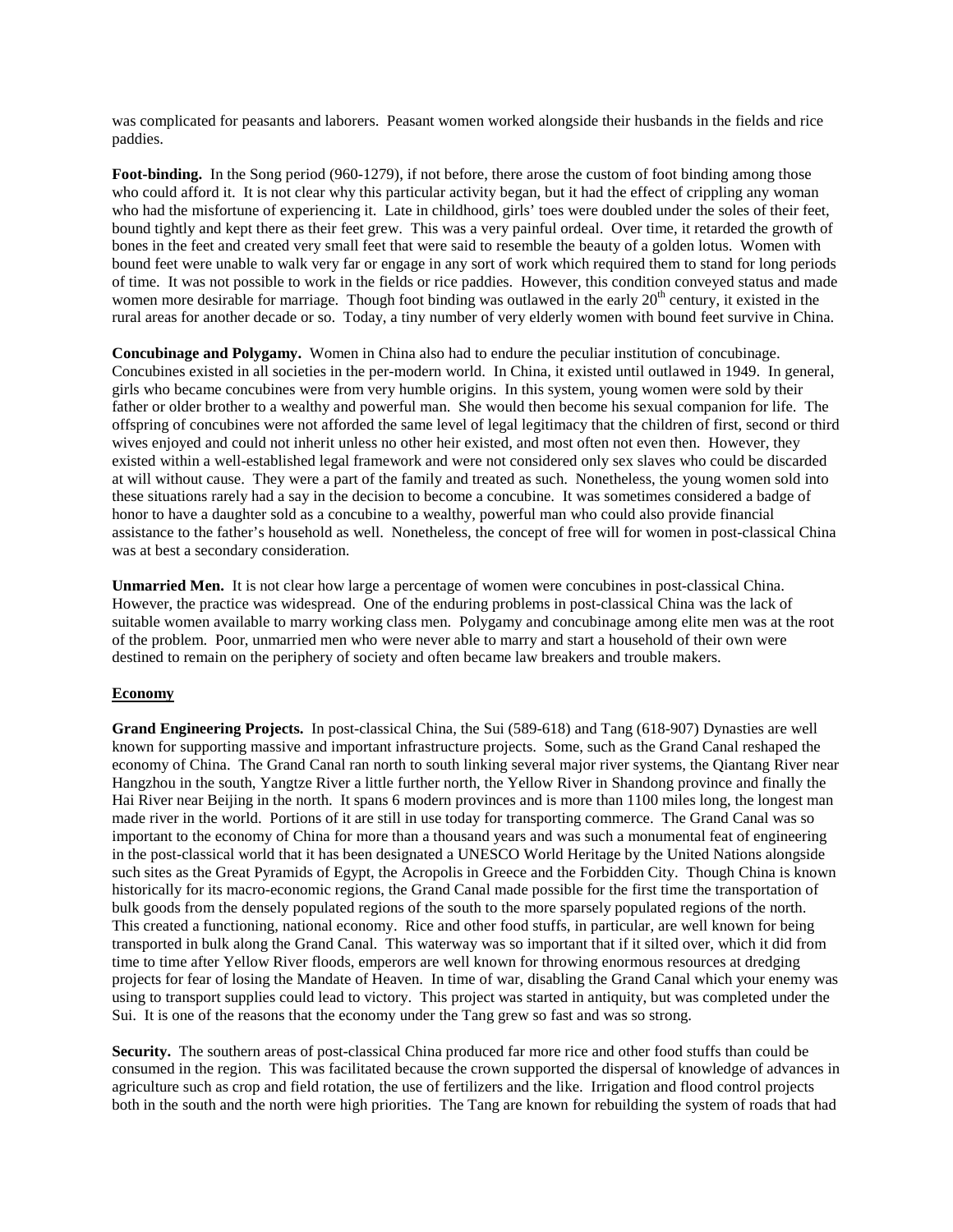been left to decay since antiquity. In addition, the Tang took seriously the problem of security and sought to end enduring problems with banditry and the like. They built post-stations along the most important roads and waterways to maintain law and order. The basis for taxation was land and not goods produced on the land. This simplified the tax system and made land-owners, not peasants, largely responsible to the authorities. All of these things contributed to a thriving economy.

**The Pax Mongolica.** The above mentioned initiatives were all labor intensive and required constant monitoring. Law and order, stability and peace, above all, were required to maintain an effective nationwide economy. When this period of relative peace came to an end with the Mongol invasions, the economy of north China disintegrated. Tens of millions of people in the north were removed from the work force and the population collapsed. Of course, the Silk Road thrived under the Mongols. For the first time in history, it was possible for someone with permission from one of the Mongol monarchs to travel without harassment from Beijing all the way through Persia to Europe and back. Silk, porcelain and tea were particularly valued commodities in Europe. Marco Polo from Venice and others such as the historian Rashid Al Din are well known for having made the trip. Of course, the Pax Mongolica was relatively short lived and came at a tremendous cost. Domestically, the Mongols ruled China after the conquest using many of the same Confucian elites who has served the Song (960-1279) and so, after the recovery, maintained the economy at a diminished, but sufficient level.

**Economic Recovery under the Ming.** When the Ming came to power after the ouster of the Mongols in 1368, the economy of China returned to its traditional boundaries. The Silk Road was no longer safe and freely accessible. The economy in China, though smaller, continued to thrive. Agriculture existed much as it always had. Peasants worked the land, some as free-holders, others tied to the land as something like serfs. In the devastated and depopulated areas of the north, the first Ming emperors provided incentives for peasants to resettle and return land to cultivation. Road and canals were rebuilt and irrigation projects were again prioritized. For a century or so, the economy of Ming China grew dramatically. China prospered.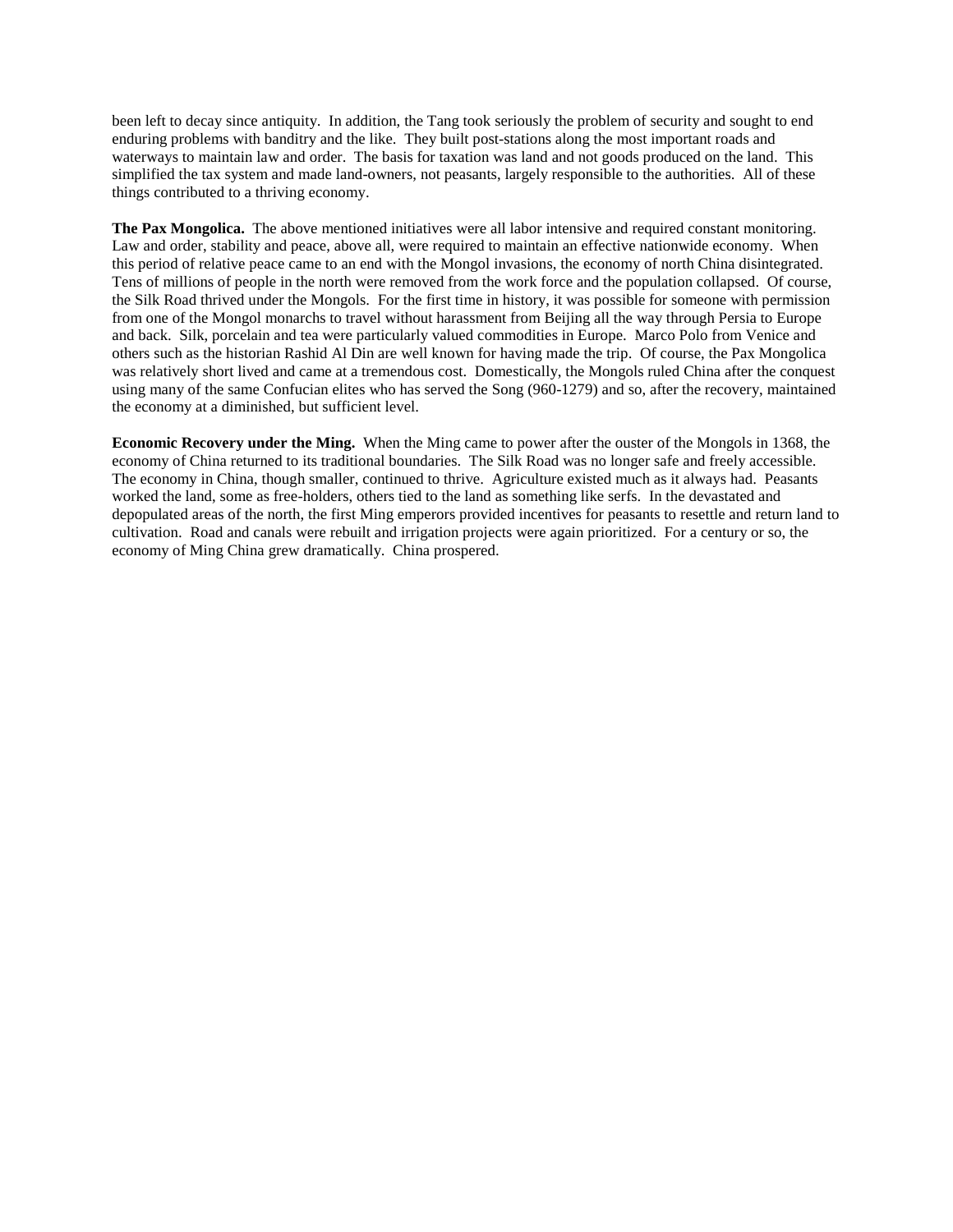## **Readings**

Harold Tanner, *China: A History, Volume 1. From Neolithic Cultures through the Great Qing Empire,* (Hackett Publishing, 2010), pp. 135-309.

R. W. L. Guisso, *Wu Tse-T'ien and the Politics of Legitimation in Tang China,* (Western Washington University Press, 1978).

Valerie Hansen, *The Silk Road: A New History,* (Oxford, 2012).

Patricia Buckley Ebrey, *Emperor Huizong*, (Harvard, 2014).

Keith Holyoak, Trans., *Facing the Moon: Poems of Li Bai and Fu Fu,* (Oyster River Press, 2007).

#### **Questions for Discussion**

1) The concept of "China" has endured since antiquity. What does this mean? What are the criteria one uses when describing China? Is the concept of "China" defined by geography, religion, language, philosophy, culture—or something else altogether? Or is the concept of "China" largely a myth which the founder of each dynasty used to legitimize their rule? What meaning, if any, does this concept have for contemporary China?

2) The Chinese Civil Service examination system lasted for more than 1000 years. It served the interests of the monarchs of the Tang, Song, Yuan, Ming and Qing dynasties. What about it contributed to its longevity? What was so important about it that both indigenous and foreign rulers alike used it to staff their bureaucracies? To what extent could it be or has it been used as a model for staffing civil services in other parts of the world?

3) The Confucian elites in post-classical China were furious at Empress Wu of the Tang Dynasty. Yes, she usurped the throne. However, others have done this many times and are not so reviled in history. What about Empress Wu's actions were so intolerable to the Confucian elites? Why have so few other women in China been able to participate in the public sphere? Were the Confucian elites acting out of a sense of religious obligation? Were they acting to protect their own prerogatives? Or were they motivated by something else altogether?

4) The Mongols were a military juggernaut in the post-classical world. They conquered virtually any and all civilizations they encountered. To what extent did the Mongols influence Chinese society? Was their influence lasting or permanent, or was the Yuan Dynasty merely a "bump in the road?" Did they treat China any differently than they treated other conquered civilizations? Were the Mongols assimilated into Chinese civilization, as was the case with most foreign dynasties, or were they able to maintain their own cultural identity? If yes, why were they different than other foreign dynasties? If not, what happened to make assimilation possible?